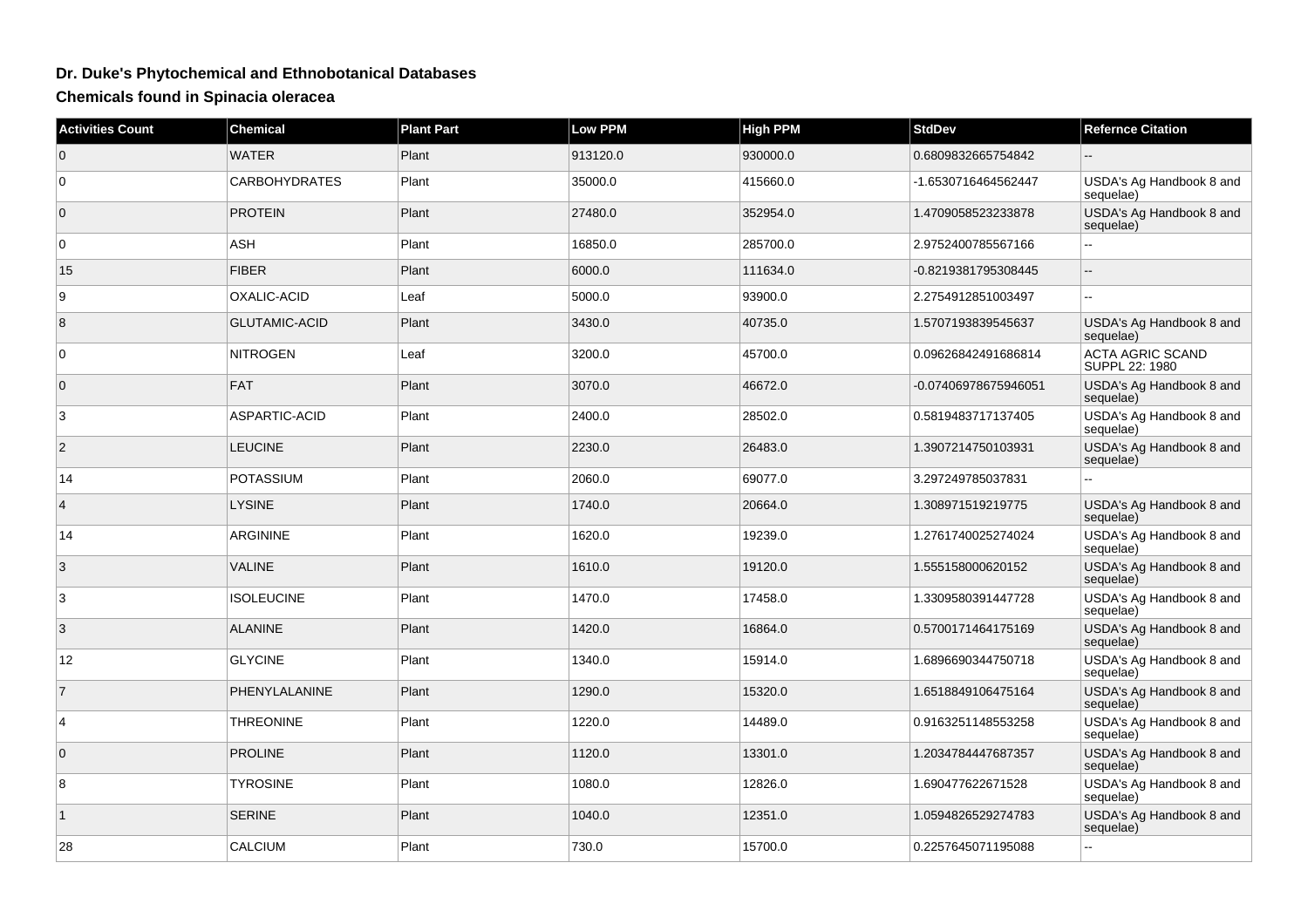| <b>Activities Count</b> | <b>Chemical</b>      | <b>Plant Part</b> | <b>Low PPM</b> | <b>High PPM</b> | <b>StdDev</b>        | <b>Refernce Citation</b>                                                                                                               |
|-------------------------|----------------------|-------------------|----------------|-----------------|----------------------|----------------------------------------------------------------------------------------------------------------------------------------|
| $\overline{7}$          | <b>HISTIDINE</b>     | Plant             | 640.0          | 7601.0          | 1.1356385926026882   | USDA's Ag Handbook 8 and<br>sequelae)                                                                                                  |
| $\overline{1}$          | SODIUM               | Plant             | 585.0          | 10669.0         | 0.28651825352805566  | $\overline{a}$                                                                                                                         |
| $\overline{7}$          | <b>CHLORINE</b>      | Plant             | 540.0          | 6835.0          | 0.09562346322025084  | ANON. 1948-1976. The<br>Wealth of India raw materials.<br>Publications and Information<br>Directorate, CSIR, New Delhi.<br>11 volumes. |
| 15                      | <b>METHIONINE</b>    | Plant             | 530.0          | 6294.0          | 2.224241040054928    | USDA's Ag Handbook 8 and<br>sequelae)                                                                                                  |
| 15                      | ALPHA-LINOLENIC-ACID | Plant             | 480.0          | 13657.0         | 1.4955264890768174   | $\sim$                                                                                                                                 |
| 65                      | <b>MAGNESIUM</b>     | Plant             | 420.0          | 11000.0         | 2.1524585904189935   | ÷.                                                                                                                                     |
| 29                      | <b>TRYPTOPHAN</b>    | Plant             | 390.0          | 4632.0          | 1.4033196129047203   | USDA's Ag Handbook 8 and<br>sequelae)                                                                                                  |
| $\overline{2}$          | <b>CYSTINE</b>       | Plant             | 350.0          | 4157.0          | 0.9786663998162064   | USDA's Ag Handbook 8 and<br>sequelae)                                                                                                  |
| $\mathbf{1}$            | ALPHA-LIPOIC-ACID    | Plant             | 315.0          | 3150.0          | 1.0                  |                                                                                                                                        |
| 14                      | <b>SULFUR</b>        | Plant             | 270.0          | 5700.0          | 0.782987997507475    | $\overline{a}$                                                                                                                         |
| $\vert$ 4               | <b>PHOSPHORUS</b>    | Plant             | 250.0          | 6232.0          | 1.2702244799414446   | $\overline{a}$                                                                                                                         |
| 112                     | ASCORBIC-ACID        | Plant             | 239.0          | 7595.0          | 1.1893099515743446   | $\sim$                                                                                                                                 |
| $\overline{0}$          | <b>KILOCALORIES</b>  | Plant             | 220.0          | 2613.0          | -0.6337239292634677  | USDA's Ag Handbook 8 and<br>sequelae)                                                                                                  |
| $\overline{0}$          | <b>ASCORBATE</b>     | Plant             | 212.0          | 4450.0          | $-1.0$               |                                                                                                                                        |
| 13                      | PALMITIC-ACID        | Plant             | 106.0          | 4869.0          | -0.7374530233038146  | $\sim$                                                                                                                                 |
| 27                      | LINOLEIC-ACID        | Plant             | 104.0          | 2613.0          | -0.541791899786887   |                                                                                                                                        |
| $\vert$ 2               | PHYTOSTEROLS         | Plant             | 90.0           | 1800.0          | 1.0768787487624356   |                                                                                                                                        |
| 7                       | <b>GLUTATHIONE</b>   | Plant             | 90.0           | 1065.0          |                      | $\sim$                                                                                                                                 |
| $ 2\rangle$             | PALMITOLEIC-ACID     | Plant             | 21.0           | 475.0           | $-1.0$               |                                                                                                                                        |
| 18                      | OLEIC-ACID           | Plant             | 18.0           | 475.0           | -0.8580334988525617  |                                                                                                                                        |
| 32                      | ALPHA-TOCOPHEROL     | Leaf              | 12.0           | 419.0           | 0.2913184399571312   | $\sim$                                                                                                                                 |
| 6                       | <b>IRON</b>          | Plant             | 8.0            | 384.0           | -0.28609078404129584 | $\overline{\phantom{a}}$                                                                                                               |
| 8                       | STEARIC-ACID         | Plant             | $7.0\,$        | 356.0           | -0.6655276409333674  | $\overline{a}$                                                                                                                         |
| 39                      | <b>NIACIN</b>        | Plant             | 6.9            | 89.8            | 0.18336375742880084  | USDA's Ag Handbook 8 and<br>sequelae)                                                                                                  |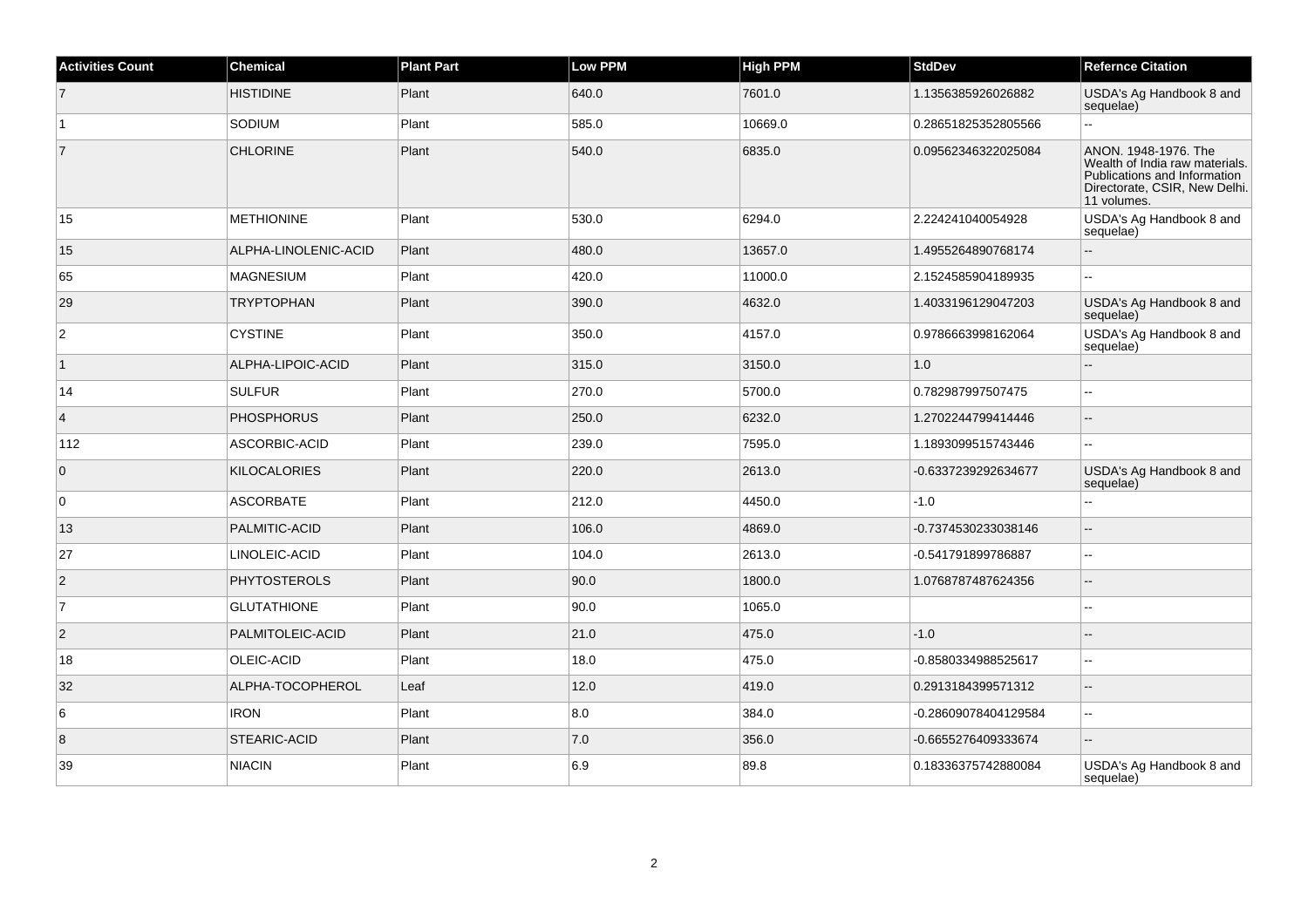| <b>Activities Count</b> | <b>Chemical</b>      | <b>Plant Part</b> | <b>Low PPM</b> | <b>High PPM</b> | <b>StdDev</b>        | <b>Refernce Citation</b>                                                                                                               |
|-------------------------|----------------------|-------------------|----------------|-----------------|----------------------|----------------------------------------------------------------------------------------------------------------------------------------|
| 5                       | <b>ALUMINUM</b>      | Leaf              | 5.0            | 270.0           | -0.49080851056065206 | <b>ACTA AGRIC SCAND</b><br>SUPPL 22: 1980                                                                                              |
| 77                      | <b>ZINC</b>          | Plant             | 4.0            | 185.0           | 1.3103512331616465   | ۵.                                                                                                                                     |
| 53                      | <b>BETA-CAROTENE</b> | Plant             | 4.0            | 690.0           | 3.0097842607969785   | Ξ.                                                                                                                                     |
| 14                      | MANGANESE            | Plant             | 3.0            | 485.0           | 2.7811803446646057   | ۵.                                                                                                                                     |
| $\overline{4}$          | <b>BORON</b>         | Leaf              | 2.4            | 40.0            | -0.5790251325011837  | <b>ACTA AGRIC SCAND</b><br>SUPPL 22: 1980                                                                                              |
| $\mathbf 0$             | $VIT-B-6$            | Plant             | 1.9            | 24.0            | $1.0$                | USDA's Ag Handbook 8 and<br>sequelae)                                                                                                  |
| 15                      | <b>RIBOFLAVIN</b>    | Plant             | 1.8            | 23.4            | 0.8354117066800743   | USDA's Ag Handbook 8 and<br>sequelae)                                                                                                  |
| 15                      | <b>FOLACIN</b>       | Plant             | 1.59           | 27.13           | -0.0465638733379045  | USDA's Ag Handbook 8 and<br>sequelae)                                                                                                  |
| 23                      | <b>FOLIC-ACID</b>    | Plant             | 1.2            | 15.0            | -0.4505134514039695  | $\overline{a}$                                                                                                                         |
| $\overline{4}$          | SILICON              | Leaf              | 1.0            | 855.0           | 2.1298618434688388   | ACTA AGRIC SCAND<br>SUPPL 22: 1980                                                                                                     |
| 176                     | <b>QUERCETIN</b>     | Leaf              | 1.0            | 19.0            | -0.35172338839946077 |                                                                                                                                        |
| 6                       | <b>MYRISTIC-ACID</b> | Plant             | 1.0            | 950.0           | -0.34172508190823475 | 44                                                                                                                                     |
| $\overline{0}$          | <b>RUBIDIUM</b>      | Leaf              | 0.9            | 90.0            | 1.8189036458711207   | <b>ACTA AGRIC SCAND</b><br>SUPPL 22: 1980                                                                                              |
| 31                      | <b>THIAMIN</b>       | Plant             | 0.7            | 10.2            | 0.2209949208584362   | USDA's Ag Handbook 8 and<br>sequelae)                                                                                                  |
| 11                      | PANTOTHENIC-ACID     | Plant             | 0.57           | 8.7             | -1.2357577104072583  | $\overline{a}$                                                                                                                         |
| 0                       | <b>FLUORINE</b>      | Leaf              | 0.3            | 5.7             | 0.5178738172246513   | ACTA AGRIC SCAND<br>SUPPL 22: 1980                                                                                                     |
| $\vert$ 7               | <b>SALICYLATES</b>   | Leaf              | 0.3            | 60.0            | -0.4464338695640787  | $\overline{a}$                                                                                                                         |
| 13                      | <b>COUMESTROL</b>    | Leaf              | 0.1            | 100.0           | $-1.0$               | ۵۵                                                                                                                                     |
| 12                      | <b>COPPER</b>        | Plant             | 0.1            | 24.0            | 1.1055674700843674   |                                                                                                                                        |
| 2                       | MOLYBDENUM           | Plant             | 0.06           | 0.8             | -0.6403529503457794  | ANON. 1948-1976. The<br>Wealth of India raw materials.<br>Publications and Information<br>Directorate, CSIR, New Delhi.<br>11 volumes. |
| $\overline{0}$          | <b>STRONTIUM</b>     | Plant             | 0.06           | 0.77            | -1.006777905093239   | ANON. 1948-1976. The<br>Wealth of India raw materials.<br>Publications and Information<br>Directorate, CSIR, New Delhi.<br>11 volumes. |
| 3                       | <b>NICKEL</b>        | Plant             | 0.05           | 5.7             | -0.37306200253035504 | L.                                                                                                                                     |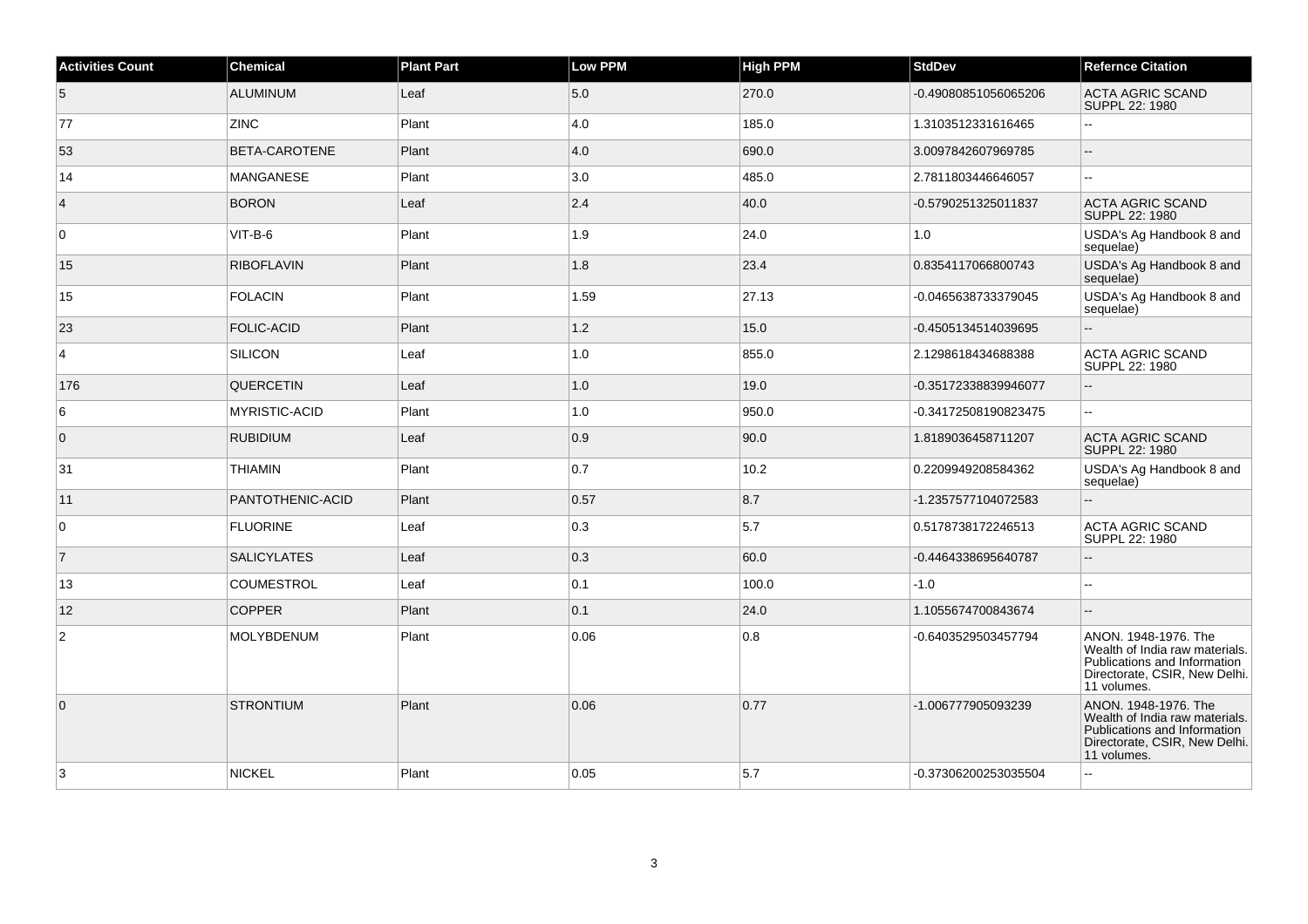| <b>Activities Count</b> | Chemical                                                                                                                | <b>Plant Part</b> | <b>Low PPM</b> | <b>High PPM</b> | <b>StdDev</b>       | <b>Refernce Citation</b>                                                                                                               |
|-------------------------|-------------------------------------------------------------------------------------------------------------------------|-------------------|----------------|-----------------|---------------------|----------------------------------------------------------------------------------------------------------------------------------------|
| 3                       | <b>CADMIUM</b>                                                                                                          | Leaf              | 0.05           | 5.0             | 1.0824728791014093  | <b>ACTA AGRIC SCAND</b><br>SUPPL 22: 1980                                                                                              |
| 0                       | LEAD                                                                                                                    | Leaf              | 0.03           | 3.0             | -0.5904546176203417 | <b>ACTA AGRIC SCAND</b><br>SUPPL 22: 1980                                                                                              |
| $\vert$ 2               | <b>ARSENIC</b>                                                                                                          | Leaf              | 0.02           | 0.29            | 0.7318007945426982  | <b>ACTA AGRIC SCAND</b><br>SUPPL 22: 1980                                                                                              |
| 24                      | <b>CHROMIUM</b>                                                                                                         | Flower            | 0.01           | 0.42            | -1.2060967413329013 | ACTA AGRIC SCAND<br>SUPPL 22: 1980                                                                                                     |
| $\mathbf{1}$            | <b>MERCURY</b>                                                                                                          | Leaf              | 0.003          | 0.11            | 1.6807373133361998  | <b>ACTA AGRIC SCAND</b><br>SUPPL 22: 1980                                                                                              |
| $\overline{2}$          | <b>COBALT</b>                                                                                                           | Plant             | 0.001          | 1.2             | -0.4382119966012714 | Ξ.                                                                                                                                     |
| $\vert$ 1               | <b>CALMODULIN</b>                                                                                                       | Leaf              |                |                 |                     | $-$                                                                                                                                    |
| 4                       | <b>THREONINE</b>                                                                                                        | Leaf              |                |                 |                     | $\overline{a}$                                                                                                                         |
| 18                      | OLEIC-ACID                                                                                                              | Leaf              |                |                 |                     |                                                                                                                                        |
| $\mathbf 0$             | MONOGALACTOSYLDIACY<br>LGLYCEROL                                                                                        | Plant             |                |                 |                     | --                                                                                                                                     |
| 112                     | ASCORBIC-ACID                                                                                                           | Fruit Juice       |                | 55.0            | $-1.0$              |                                                                                                                                        |
| $\mathbf 0$             | SPINACETIN-3-O-BETA-D-<br>GLUCOPYRANOSYL(1,6)-<br>(BETA-D-<br>ÀPIOFURANOSYL(1,2))-<br>BETA-D-<br><b>GLUCOPYRANOSIDE</b> | Leaf              |                |                 |                     |                                                                                                                                        |
| $\vert$ 1               | METHYL-AMINE                                                                                                            | Leaf              |                | 12.0            | -0.9038170440976104 | $\overline{\phantom{a}}$                                                                                                               |
| 0                       | DEHYDROASCORBIC-ACID                                                                                                    | Leaf              |                |                 |                     | $\sim$                                                                                                                                 |
| $\overline{0}$          | POLYPODINE-B                                                                                                            | Leaf              |                |                 |                     |                                                                                                                                        |
| 0                       | 6-(HYDROXYMETHYL)-<br>LUMAZINE                                                                                          | Leaf              |                |                 |                     | ANON. 1948-1976. The<br>Wealth of India raw materials.<br>Publications and Information<br>Directorate, CSIR, New Delhi.<br>11 volumes. |
| $\overline{0}$          | POLYPHENOL-OXIDASE                                                                                                      | Leaf              |                |                 |                     | ANON. 1948-1976. The<br>Wealth of India raw materials.<br>Publications and Information<br>Directorate, CSIR, New Delhi.<br>11 volumes. |
| 0                       | ISOPENTYL-AMINE                                                                                                         | Leaf              |                | 3.8             | 0.999999999999998   | $\overline{a}$                                                                                                                         |
| 102                     | CAFFEIC-ACID                                                                                                            | Leaf              |                |                 |                     | --                                                                                                                                     |
| 0                       | STIGMAST-7-EN-3-BETA-<br>OL-BETA-D-GLUCOSIDE                                                                            | Shoot             |                |                 |                     | ۵.                                                                                                                                     |
| $\vert$ 1               | <b>CHOLESTEROL</b>                                                                                                      | Leaf              |                |                 |                     |                                                                                                                                        |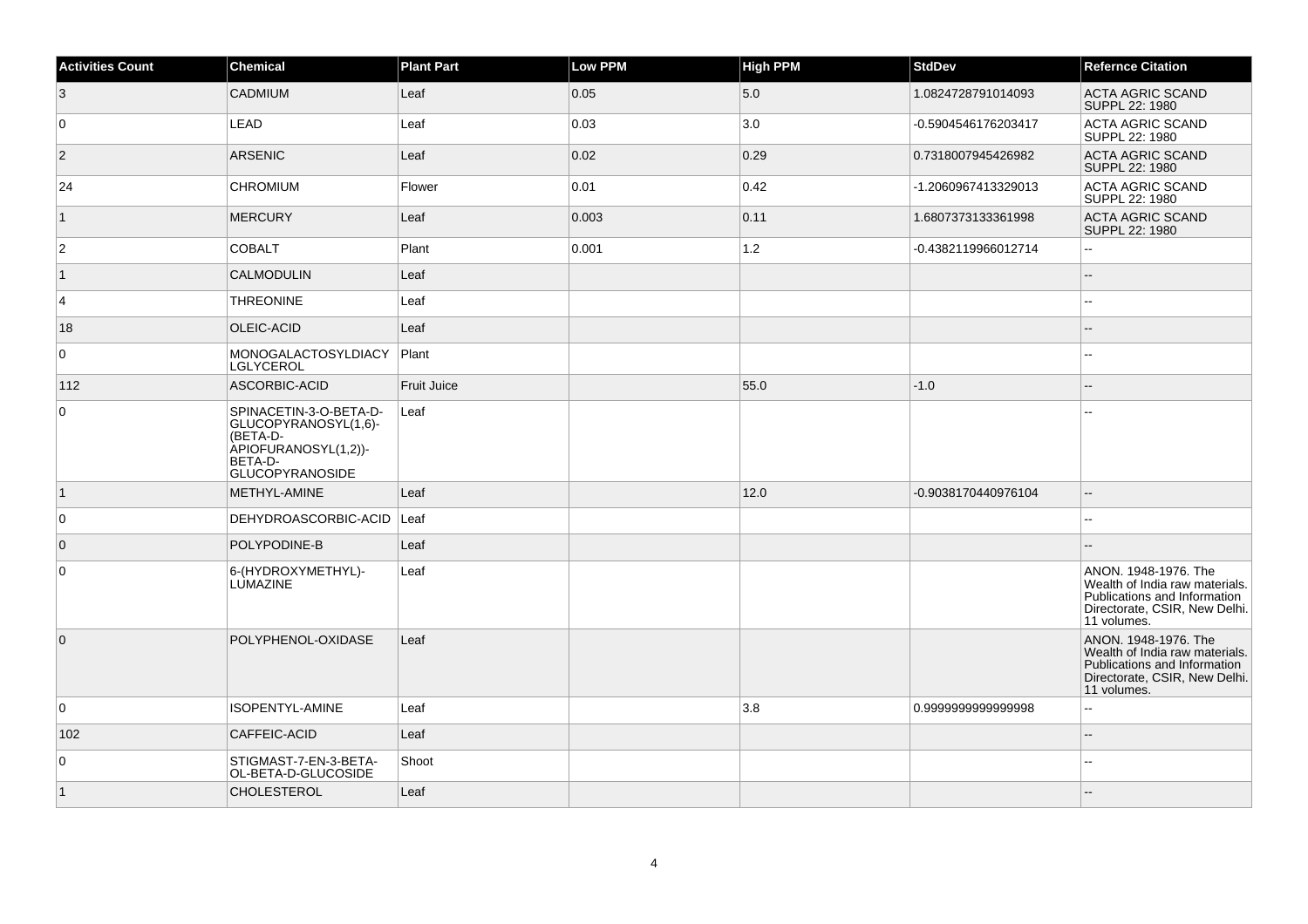| <b>Activities Count</b> | <b>Chemical</b>                                                                                                                               | <b>Plant Part</b> | Low PPM | <b>High PPM</b> | StdDev               | <b>Refernce Citation</b>                                                                                                                 |
|-------------------------|-----------------------------------------------------------------------------------------------------------------------------------------------|-------------------|---------|-----------------|----------------------|------------------------------------------------------------------------------------------------------------------------------------------|
| $\vert$ 2               | NEO-CHLOROGENIC-ACID                                                                                                                          | Shoot             |         |                 |                      | L.                                                                                                                                       |
| 75                      | KAEMPFEROL                                                                                                                                    | Plant             |         |                 |                      |                                                                                                                                          |
| 112                     | ASCORBIC-ACID                                                                                                                                 | Leaf              |         |                 |                      | 44                                                                                                                                       |
| $\overline{0}$          | SPINACETIN-3-O-BETA-D-<br>GLUCOPYRANOSYL(1,6)-<br>BETA-D-<br><b>GLUCOPYRANOSIDE</b>                                                           | Leaf              |         |                 |                      |                                                                                                                                          |
| 15                      | <b>METHIONINE</b>                                                                                                                             | Leaf              |         |                 |                      |                                                                                                                                          |
| 25                      | P-COUMARIC-ACID                                                                                                                               | Leaf              |         | 133.0           | -0.31505669620268567 | $\overline{a}$                                                                                                                           |
| 0                       | <b>CYSTATHIONINE</b>                                                                                                                          | Leaf              |         | 0.2             |                      |                                                                                                                                          |
| $ 2\rangle$             | <b>CAMPESTEROL</b>                                                                                                                            | Sprout Seedling   |         |                 |                      | Spiller, G. A. 1996 (Spiller, G.<br>A. Ed. 1996. CRC Handbook<br>of Lipids in Human Nutrition.<br>CRC Press. Boca Raton, FL.<br>233 pp.) |
| 0                       | PHYTYLPLASTOQUINOL                                                                                                                            | Leaf              |         |                 |                      | шш.                                                                                                                                      |
| $\overline{0}$          | 3-HYDROXYTYRAMINE                                                                                                                             | Leaf              |         |                 |                      | ANON. 1948-1976. The<br>Wealth of India raw materials.<br>Publications and Information<br>Directorate, CSIR, New Delhi.<br>11 volumes.   |
| 3                       | <b>ISOLEUCINE</b>                                                                                                                             | Leaf              |         |                 |                      | ۵.                                                                                                                                       |
| $\overline{8}$          | STEARIC-ACID                                                                                                                                  | Leaf              |         |                 |                      |                                                                                                                                          |
| $\overline{0}$          | <b>TRIMETHYLHISTAMINE</b>                                                                                                                     | Leaf              |         |                 |                      | ANON. 1948-1976. The<br>Wealth of India raw materials.<br>Publications and Information<br>Directorate, CSIR, New Delhi.<br>11 volumes.   |
| $\overline{0}$          | N-METHYL-<br>PHENETHYLAMINE                                                                                                                   | Leaf              |         | 2.4             | -0.4133836909571625  | ۵.                                                                                                                                       |
| 102                     | CAFFEIC-ACID                                                                                                                                  | Shoot             |         |                 |                      | 44                                                                                                                                       |
| 14                      | <b>ARGININE</b>                                                                                                                               | Leaf              |         |                 |                      | --                                                                                                                                       |
| $\mathbf 0$             | SPINACETIN-3-O-BETA-D-<br>(2"-P-COUMAROYL-<br>GLUCOPYRANOSYL)-(1,6)-<br>(BETA-D-<br>APIOFURANOSYL(1,2))-<br>BETA-D-<br><b>GLUCOPYRANOSIDE</b> | Leaf              |         |                 |                      |                                                                                                                                          |
| $ 2\rangle$             | <b>MALTOSE</b>                                                                                                                                | Leaf              |         |                 |                      |                                                                                                                                          |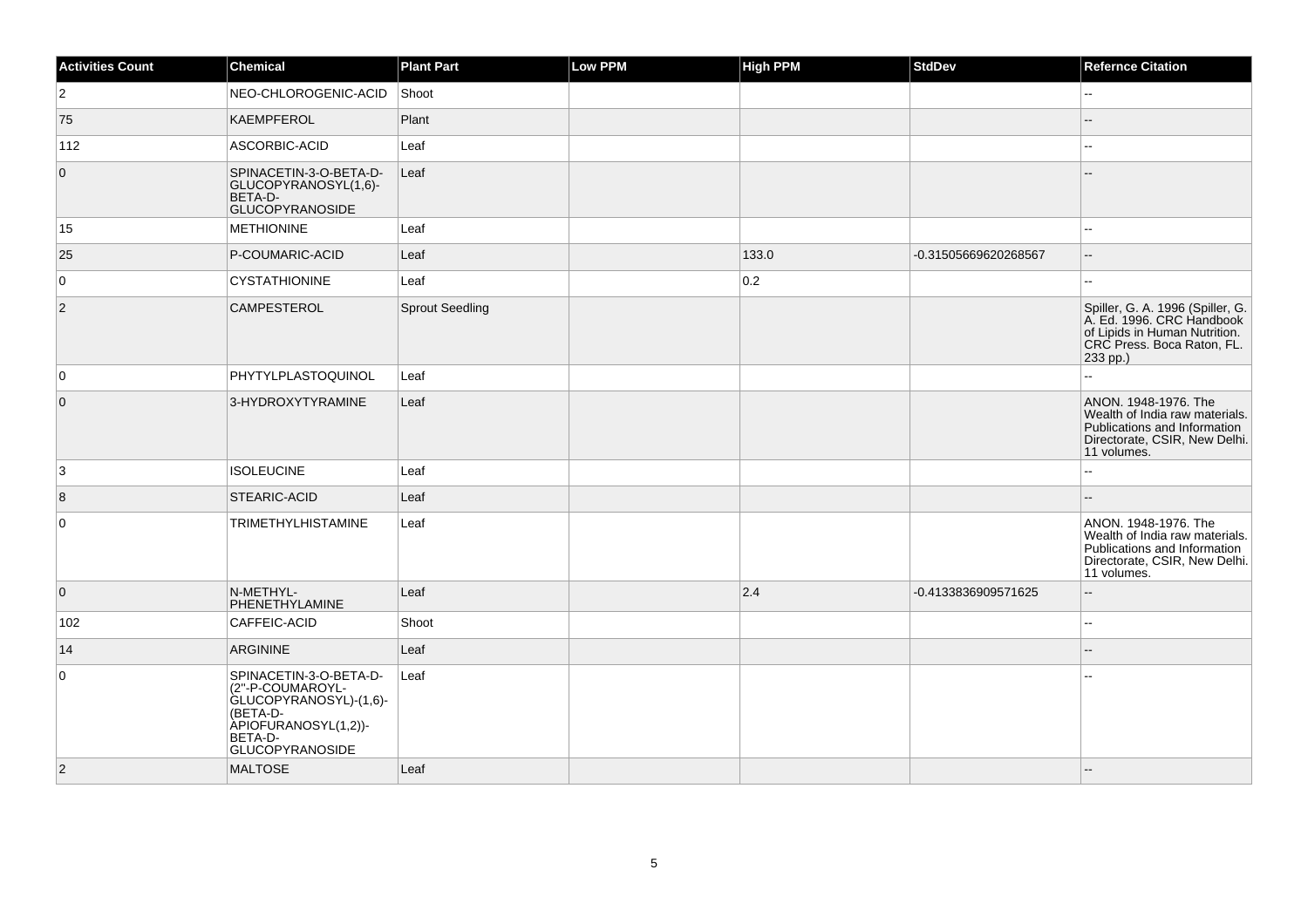| <b>Activities Count</b> | Chemical                                                                                                                                   | <b>Plant Part</b> | <b>Low PPM</b> | <b>High PPM</b> | <b>StdDev</b>       | <b>Refernce Citation</b>                                                                                                                                                                          |
|-------------------------|--------------------------------------------------------------------------------------------------------------------------------------------|-------------------|----------------|-----------------|---------------------|---------------------------------------------------------------------------------------------------------------------------------------------------------------------------------------------------|
| 23                      | CITRIC-ACID                                                                                                                                | Leaf              |                | 2300.0          | -0.5219939763024926 | Soldatenkov, S. V.,<br>Mazurova, T. A., Ranteleev,<br>A. N. 1960. Organic Acids of<br>Onion and Spinach. Trudy<br>Petergof Biol. Inst., Leningrad<br>Gosudarst Univ Im AA<br>Zhdanova, 18: 55-61. |
| $\vert$ 1               | <b>CALMODULIN</b>                                                                                                                          | Plant             |                |                 |                     | Jeffery B. Harborne and H.<br>Baxter, eds. 1983.<br>Phytochemical Dictionary. A<br>Handbook of Bioactive<br>Compounds from Plants.<br>Taylor & Frost, London. 791<br>pp.                          |
| 9                       | PHYTIC-ACID                                                                                                                                | Leaf              |                | 80.0            |                     | $\sim$                                                                                                                                                                                            |
| $\overline{0}$          | <b>ISOCELOSIANIN</b>                                                                                                                       | Pt                |                |                 |                     |                                                                                                                                                                                                   |
| 0                       | <b>SPINATOSIDE</b>                                                                                                                         | Plant             |                |                 |                     |                                                                                                                                                                                                   |
| $\vert$ 1               | <b>CEPHALIN</b>                                                                                                                            | Leaf              |                |                 |                     | ANON. 1948-1976. The<br>Wealth of India raw materials.<br>Publications and Information<br>Directorate, CSIR, New Delhi.<br>11 volumes.                                                            |
| $\mathbf 0$             | <b>AMMONIA</b>                                                                                                                             | Leaf              |                | 18280.0         | 1.1391940589308933  | $\overline{\phantom{a}}$                                                                                                                                                                          |
| 5                       | <b>BETANIN</b>                                                                                                                             | Pt                |                |                 |                     |                                                                                                                                                                                                   |
| $\vert$ 1               | AMARANTHIN                                                                                                                                 | Pt                |                |                 |                     |                                                                                                                                                                                                   |
| $\mathbf 0$             | SPINACETIN-3-O-BETA-D-<br>(2"-FERULOYL-<br>GLUCOPYRANOSYL)-(1,6)-<br>(BETA-D-<br>APIOFURANOSYL(1,2))-<br>BETA-D-<br><b>GLUCOPYRANOSIDE</b> | Leaf              |                |                 |                     |                                                                                                                                                                                                   |
| 60                      | <b>SELENIUM</b>                                                                                                                            | Leaf              |                | 0.057           | -0.3781672517204582 | <b>ACTA AGRIC SCAND</b><br>SUPPL 22: 1980                                                                                                                                                         |
| 15                      | <b>MALIC-ACID</b>                                                                                                                          | Leaf              |                | 4300.0          | -0.7530674316188777 | Soldatenkov, S.V.,<br>Mazurova, T. A., Ranteleev,<br>A. N. 1960. Organic Acids of<br>Onion and Spinach. Trudy<br>Petergof Biol. Inst., Leningrad<br>Gosudarst Univ Im AA<br>Zhdanova, 18: 55-61.  |
| 0                       | CHLOROPHYLL-A                                                                                                                              | Leaf              |                |                 |                     |                                                                                                                                                                                                   |
| 61                      | <b>FERULIC-ACID</b>                                                                                                                        | Leaf              |                | 16.0            | 0.37081029570000157 | $\overline{a}$                                                                                                                                                                                    |
| $\overline{2}$          | ALPHA-SPINASTEROL                                                                                                                          | Leaf              |                |                 |                     | $\sim$                                                                                                                                                                                            |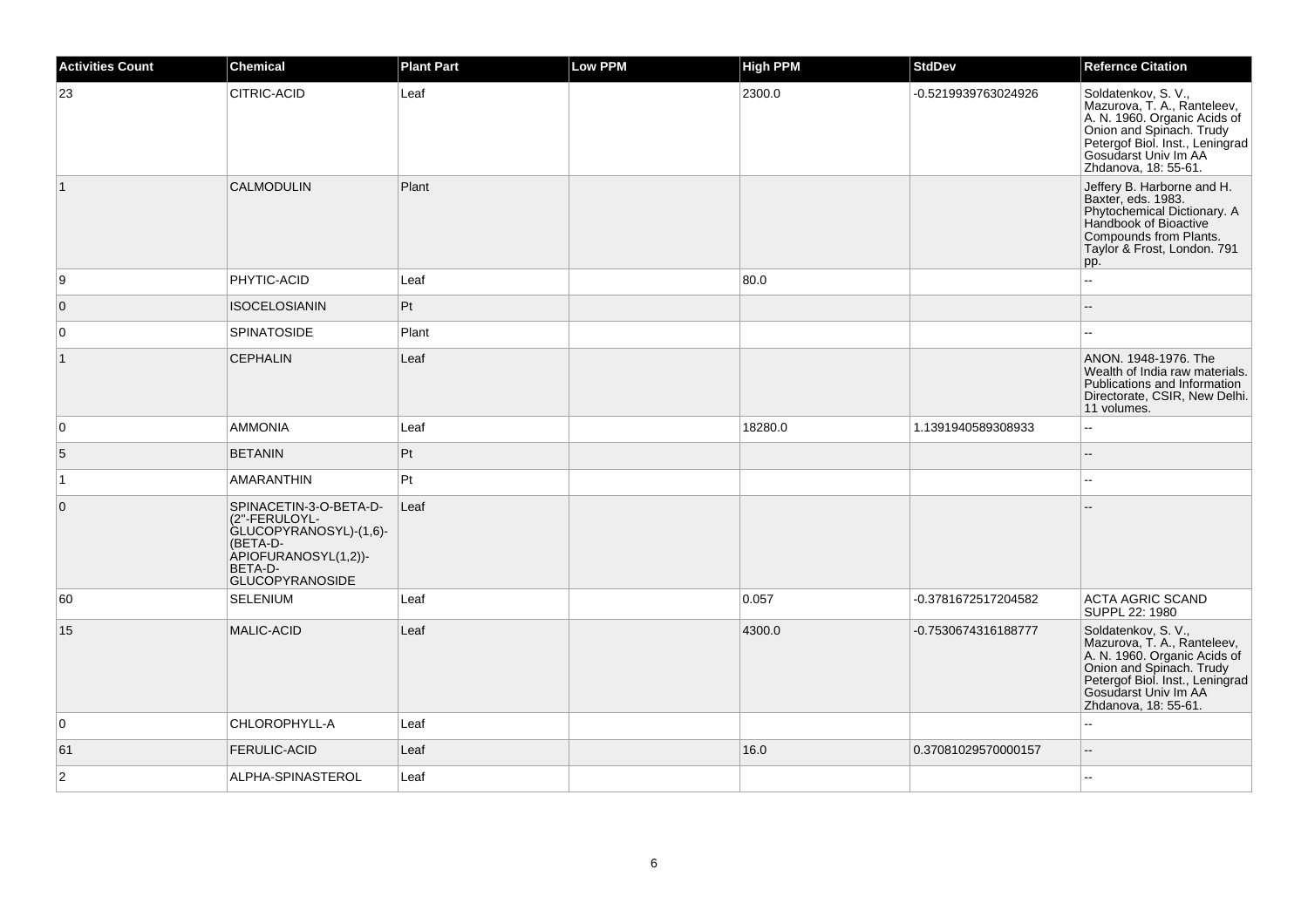| <b>Activities Count</b> | Chemical                                                                                               | <b>Plant Part</b>     | Low PPM | <b>High PPM</b> | StdDev              | <b>Refernce Citation</b>                                                                                                               |
|-------------------------|--------------------------------------------------------------------------------------------------------|-----------------------|---------|-----------------|---------------------|----------------------------------------------------------------------------------------------------------------------------------------|
| 3                       | PHEOPHYTIN-A                                                                                           | Leaf                  |         |                 |                     | $-$                                                                                                                                    |
| 0                       | PHOSPHATIDYL-SERINE                                                                                    | Leaf                  |         |                 |                     | --                                                                                                                                     |
| $\vert$ 1               | <b>ISOBETANIN</b>                                                                                      | Pt                    |         |                 |                     | --                                                                                                                                     |
| 0                       | $24(28) -$<br>DEHYDROMAKISTERONE                                                                       | Seed                  |         |                 |                     | ۵.                                                                                                                                     |
| 5                       | <b>BETANIN</b>                                                                                         | <b>Tissue Culture</b> |         |                 |                     | $=$                                                                                                                                    |
| 0                       | SPINASTEROL                                                                                            | Seed                  |         |                 |                     | $\overline{a}$                                                                                                                         |
| 12                      | <b>IODINE</b>                                                                                          | Plant                 |         | 0.2             | -0.4468248895819287 | ANON, 1948-1976. The<br>Wealth of India raw materials.<br>Publications and Information<br>Directorate, CSIR, New Delhi.<br>11 volumes. |
| 15                      | ALPHA-LINOLENIC-ACID                                                                                   | Leaf                  |         |                 |                     | ă.                                                                                                                                     |
| $\overline{0}$          | SPINACETIN-3-O-BETA-D-<br>(2"-FERULOYL-<br>GLUCOPYRANOSYL)-(1,6)-<br>BETA-D-<br><b>GLUCOPYRANOSIDE</b> | Leaf                  |         |                 |                     |                                                                                                                                        |
| 87                      | <b>RUTIN</b>                                                                                           | Leaf                  |         | 170.0           | -0.993991147325029  | --                                                                                                                                     |
| $\overline{4}$          | LYSINE                                                                                                 | Leaf                  |         |                 |                     |                                                                                                                                        |
| 21                      | <b>CHLOROPHYLL</b>                                                                                     | Fruit Juice           |         | 3.0             |                     | --                                                                                                                                     |
| $\vert 3 \vert$         | PHENETHYLAMINE                                                                                         | Leaf                  |         | 1.1             | -0.9841987738690897 | Ξ.                                                                                                                                     |
| 0                       | PHOSPHATIDYL-INOSITOL                                                                                  | Leaf                  |         |                 |                     | --                                                                                                                                     |
| 6                       | <b>IRON</b>                                                                                            | Leaf                  |         |                 |                     | $-$                                                                                                                                    |
| 0                       | $4,5$ -DIHYDROXY-3,3'-<br>DIMETHOXY-6,7-<br>METHYLENEDIOXYFLAVON<br>ΙE                                 | Leaf                  |         |                 |                     |                                                                                                                                        |
| $\vert$ 2               | <b>BETA-ECDYSONE</b>                                                                                   | Seed                  |         | 214.5           |                     |                                                                                                                                        |
| 0                       | <b>SPINACOSIDE-D</b>                                                                                   | Root                  |         |                 |                     | ۵.                                                                                                                                     |
| $\overline{0}$          | PHOSPHATIDYL-<br><b>ETHANOLAMINE</b>                                                                   | Plant                 |         |                 |                     |                                                                                                                                        |
| 7                       | ALPHA-CAROTENE                                                                                         | Leaf                  |         |                 |                     |                                                                                                                                        |
| $\overline{0}$          | <b>SPINACETIN</b>                                                                                      | Leaf                  |         |                 |                     |                                                                                                                                        |
| 15                      | LUTEIN                                                                                                 | Leaf                  |         | 42.0            |                     |                                                                                                                                        |
| 21                      | <b>CHLOROPHYLL</b>                                                                                     | Leaf                  |         |                 |                     |                                                                                                                                        |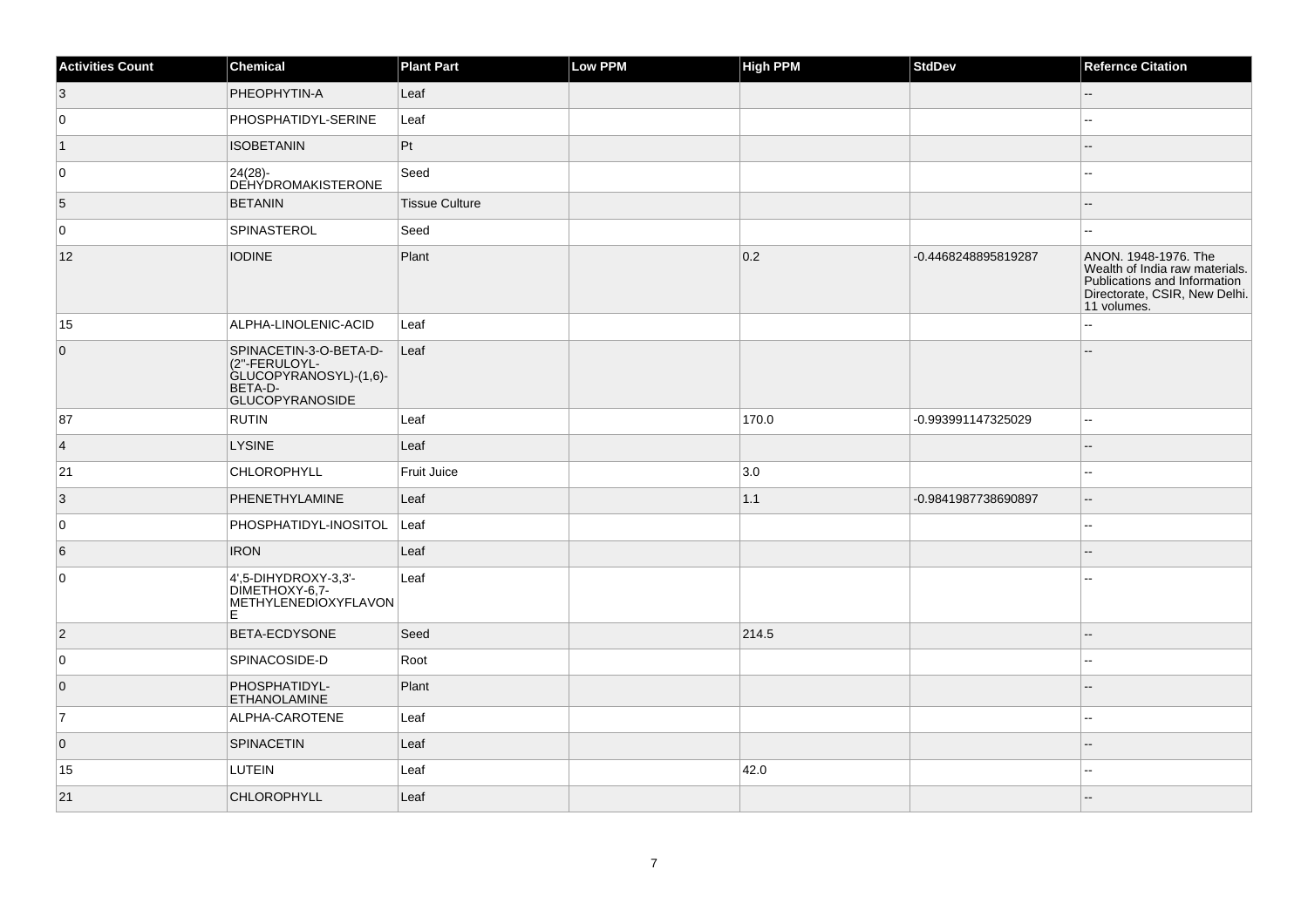| <b>Activities Count</b> | Chemical                                                                                                                                  | <b>Plant Part</b>      | Low PPM | <b>High PPM</b> | <b>StdDev</b>        | <b>Refernce Citation</b>                                                                                                                 |
|-------------------------|-------------------------------------------------------------------------------------------------------------------------------------------|------------------------|---------|-----------------|----------------------|------------------------------------------------------------------------------------------------------------------------------------------|
| 0                       | DIGALACTOSYLDIACYLGL<br>YCEROL                                                                                                            | Plant                  |         |                 |                      | $\sim$                                                                                                                                   |
| 5                       | PHYLLOQUINONE                                                                                                                             | Tuber                  |         | 3.8             | 1.0000000000000002   | Ξ.                                                                                                                                       |
| $\mathbf 0$             | PATULETIN-3-O-BETA-D-<br>GLUCOPYRANOSYL-(1,6)-<br>(BETA-D-APIOFURANOSYL-<br>(1,2))-BETA-D-<br>GLUCOPYRANOSIDE                             | Leaf                   |         |                 |                      |                                                                                                                                          |
| $\overline{0}$          | PHOSPHATIDYL-<br><b>GLYCEROL</b>                                                                                                          | Leaf                   |         |                 |                      |                                                                                                                                          |
| $\overline{7}$          | INDOLE-3-ACETIC-ACID                                                                                                                      | <b>Sprout Seedling</b> |         |                 |                      |                                                                                                                                          |
| $\overline{0}$          | <b>SULFOLIPIDS</b>                                                                                                                        | Plant                  |         |                 |                      |                                                                                                                                          |
| 0                       | 3,3',4',5,7-PENTAHYDROXY- Leaf<br>6-METHOXYFLAVONE                                                                                        |                        |         |                 |                      |                                                                                                                                          |
| $\vert$ 2               | <b>BETA-ECDYSONE</b>                                                                                                                      | Leaf                   |         |                 |                      |                                                                                                                                          |
| 0                       | <b>SPINACOSIDE-D</b>                                                                                                                      | Shoot                  |         | 10.0            |                      |                                                                                                                                          |
| $\vert$ 2               | PHOSPHATIDYL-CHOLINE                                                                                                                      | Plant                  |         |                 |                      |                                                                                                                                          |
| 0                       | <b>HEXOSAMINE</b>                                                                                                                         | Seed                   |         | 380.0           |                      | ANON. 1948-1976. The<br>Wealth of India raw materials.<br>Publications and Information<br>Directorate, CSIR, New Delhi.<br>11 volumes.   |
| 5                       | <b>SAPONINS</b>                                                                                                                           | Leaf                   |         | 47000.0         | -0.23418857166033838 | Spiller, G. A. 1996 (Spiller, G.<br>A. Ed. 1996. CRC Handbook<br>of Lipids in Human Nutrition.<br>CRC Press. Boca Raton, FL.<br>233 pp.) |
| 87                      | RUTIN                                                                                                                                     | Shoot                  |         |                 |                      |                                                                                                                                          |
| $\overline{0}$          | LINOLENIC-ACID                                                                                                                            | Leaf                   |         |                 |                      | $\sim$                                                                                                                                   |
| 77                      | CHLOROGENIC-ACID                                                                                                                          | Shoot                  |         |                 |                      |                                                                                                                                          |
| $\overline{0}$          | 6-PHYTYLTOLUQUINOL                                                                                                                        | Leaf                   |         |                 |                      |                                                                                                                                          |
| 0                       | PATULETIN-3-O-BETA-D-<br>(2"-FERULOYL-<br>GLUCOPYRANOSYL)-(1,6)-<br>(BETA-D-APIOFURAŃÒŚÝL-<br>$(1,2)$ )-BETA-D-<br><b>GLUCOPYRANOSIDE</b> | Leaf                   |         |                 |                      |                                                                                                                                          |
| 30                      | <b>HYPEROSIDE</b>                                                                                                                         | Shoot                  |         |                 |                      |                                                                                                                                          |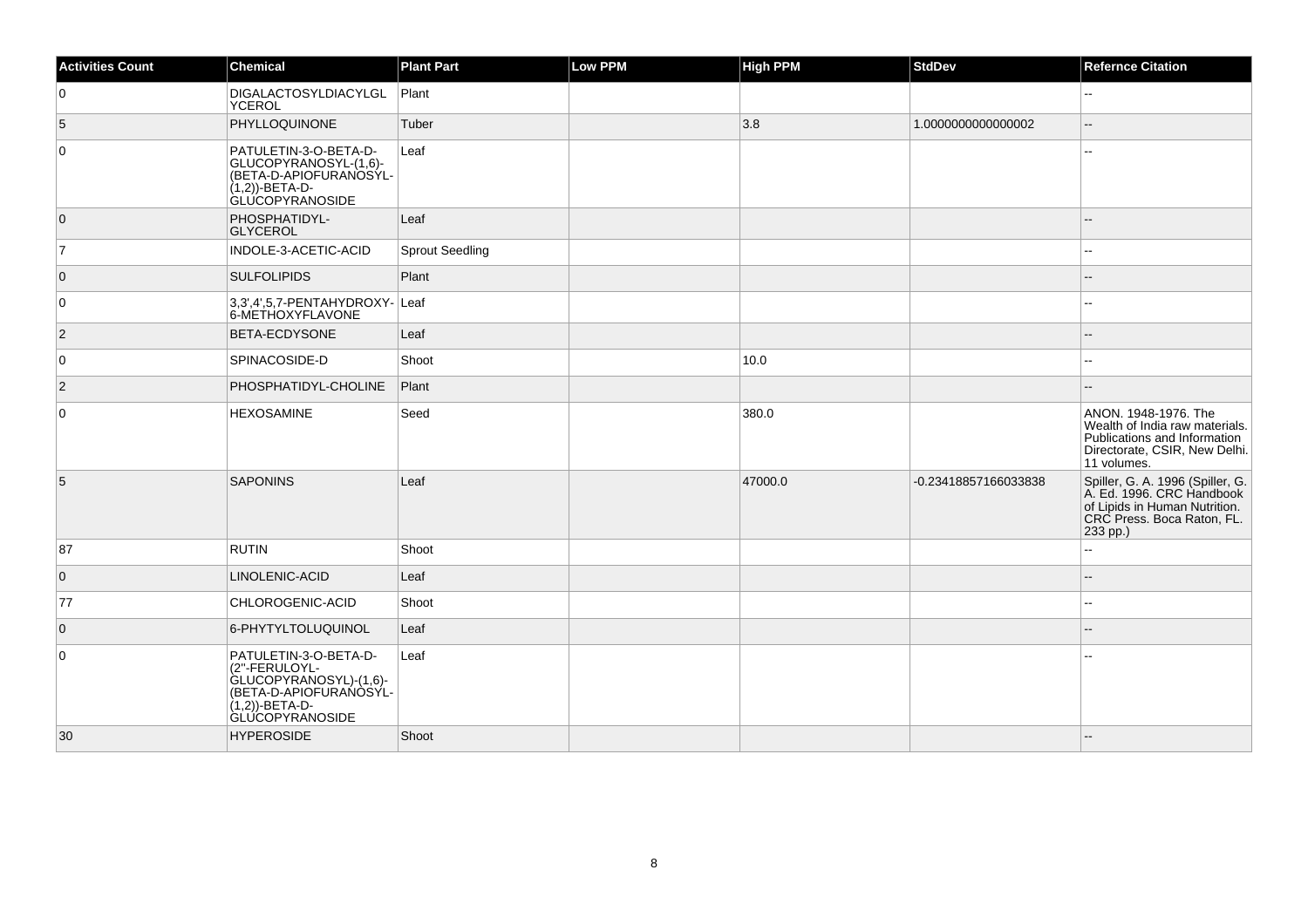| <b>Activities Count</b> | <b>Chemical</b>                    | <b>Plant Part</b> | <b>Low PPM</b> | <b>High PPM</b> | <b>StdDev</b>       | <b>Refernce Citation</b>                                                                                                                                                                           |
|-------------------------|------------------------------------|-------------------|----------------|-----------------|---------------------|----------------------------------------------------------------------------------------------------------------------------------------------------------------------------------------------------|
| $\mathbf 0$             | 2-CARBOXYARABINITOL                | Leaf              |                | 5.0             | -0.8745646032794931 | Moore, B. D., Isidoro, E.,<br>Seemann, J. R. 1993.<br>Distribution of 2-<br>Carboxyarabinitol Among<br>Plants. Phytochemistry 34 3:<br>703-707. Dept. Biochem.<br>Univ. Nevada Reno 89557,<br>USA. |
| $\overline{2}$          | <b>BETA-CRYPTOXANTHIN</b>          | Leaf              |                |                 |                     |                                                                                                                                                                                                    |
| 0                       | SPINACOSIDE-C                      | Shoot             |                | 10.0            |                     | $\sim$                                                                                                                                                                                             |
| $\overline{0}$          | <b>BROMINE</b>                     | Leaf              |                | 4.0             | -0.9927156521845423 | <b>ACTA AGRIC SCAND</b><br>SUPPL 22: 1980                                                                                                                                                          |
| $\mathbf 0$             | HEXADECA-7,10,13-<br>TRIENOIC-ACID | Leaf              |                |                 |                     | ANON, 1948-1976. The<br>Wealth of India raw materials.<br>Publications and Information<br>Directorate, CSIR, New Delhi.<br>11 volumes.                                                             |
| 44                      | <b>QUERCITRIN</b>                  | Leaf              |                | 500.0           | -0.4939476620574426 | $\sim$                                                                                                                                                                                             |
| 27                      | LINOLEIC-ACID                      | Leaf              |                |                 |                     | $\sim$                                                                                                                                                                                             |
| $\overline{0}$          | N-ACETYLHISTAMINE                  | Leaf              |                |                 |                     |                                                                                                                                                                                                    |
| 0                       | <b>CELOSIANIN</b>                  | Pt                |                |                 |                     |                                                                                                                                                                                                    |
| 5                       | <b>ZEAXANTHIN</b>                  | Leaf              |                | 4.0             |                     |                                                                                                                                                                                                    |
| $\overline{c}$          | PALMITOLEIC-ACID                   | Leaf              |                |                 |                     | $\overline{\phantom{a}}$                                                                                                                                                                           |
| $\overline{0}$          | HEXADECATRIENOIC-ACID Leaf         |                   |                |                 |                     |                                                                                                                                                                                                    |
| 7                       | PHENYLALANINE                      | Leaf              |                |                 |                     |                                                                                                                                                                                                    |
| 53                      | <b>BETA-CAROTENE</b>               | Leaf              |                | 32.5            | -0.9964033865662687 | $\sim$                                                                                                                                                                                             |
| $\mathbf 0$             | SPINACOSIDE-C                      | Root              |                |                 |                     | $\overline{\phantom{a}}$                                                                                                                                                                           |
| $\vert$ 2               | PATULETIN                          | Leaf              |                |                 |                     |                                                                                                                                                                                                    |
| $\mathbf{1}$            | L-HOMOCYSTEINE                     | Plant             |                |                 |                     | Jeffery B. Harborne and H.<br>Baxter, eds. 1983.<br>Phytochemical Dictionary. A<br>Handbook of Bioactive<br>Compounds from Plants.<br>Taylor & Frost, London. 791<br>pp.                           |
| $\vert$ 1               | PYRROLIDINE                        | Leaf              |                | 2.5             |                     | $\sim$                                                                                                                                                                                             |
| $\overline{2}$          | <b>LEUCINE</b>                     | Leaf              |                |                 |                     |                                                                                                                                                                                                    |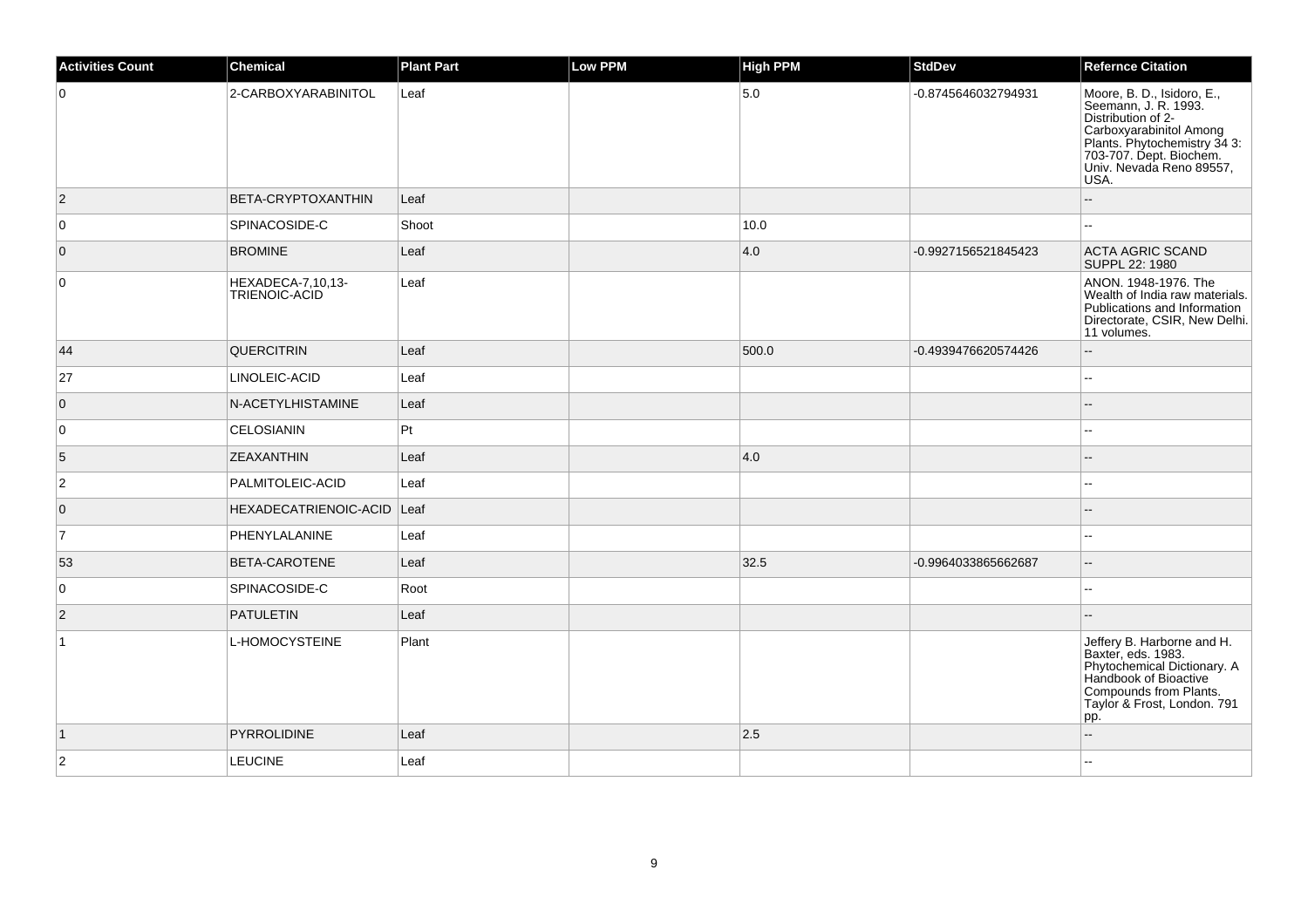| <b>Activities Count</b> | Chemical              | <b>Plant Part</b> | Low PPM | <b>High PPM</b> | <b>StdDev</b>       | <b>Refernce Citation</b>                                                                                                                                                 |
|-------------------------|-----------------------|-------------------|---------|-----------------|---------------------|--------------------------------------------------------------------------------------------------------------------------------------------------------------------------|
| $\overline{0}$          | N,N-DIMETHYLHISTAMINE | $ $ Leaf          |         |                 |                     | ANON. 1948-1976. The<br>Wealth of India raw materials.<br>Publications and Information<br>Directorate, CSIR, New Delhi.<br>11 volumes.                                   |
| $\overline{0}$          | CARBONIC-ANHYDRASE    | Leaf              |         |                 |                     |                                                                                                                                                                          |
| 10                      | <b>XYLITOL</b>        | Leaf              |         |                 |                     | Counsell, J. N., Roberton, D.<br>J. 1976. Xylitol-A Sweetener<br>Which is Kind to the Teeth.<br>Food Process Ind., 45(54):<br>24-26.                                     |
| $\overline{0}$          | <b>COLAMINE</b>       | Leaf              |         |                 |                     | ANON. 1948-1976. The<br>Wealth of India raw materials.<br>Publications and Information<br>Directorate, CSIR, New Delhi.<br>11 volumes.                                   |
| 13                      | PALMITIC-ACID         | Leaf              |         |                 |                     |                                                                                                                                                                          |
| 61                      | <b>FERULIC-ACID</b>   | Inflorescence     |         |                 |                     | шш.                                                                                                                                                                      |
| 20                      | <b>LECITHIN</b>       | Leaf              |         |                 |                     | ANON. 1948-1976. The<br>Wealth of India raw materials.<br>Publications and Information<br>Directorate, CSIR, New Delhi.<br>11 volumes.                                   |
| $\overline{0}$          | BENZYL-AMINE          | Leaf              |         | 6.1             | 1.394254707125211   | L.                                                                                                                                                                       |
| $\overline{0}$          | SPINACOSIDE-B         | Root              |         |                 |                     | $-$                                                                                                                                                                      |
| 0                       | SPINASTEROL           | Leaf              |         |                 |                     | L.                                                                                                                                                                       |
| $\overline{0}$          | N-PENTYL-AMINE        | Leaf              |         | 0.3             | -0.8053872662568291 | $-$                                                                                                                                                                      |
| 3                       | <b>ECDYSONE</b>       | Seed              |         |                 |                     |                                                                                                                                                                          |
| 18                      | <b>HISTAMINE</b>      | Plant             |         |                 |                     | Jeffery B. Harborne and H.<br>Baxter, eds. 1983.<br>Phytochemical Dictionary. A<br>Handbook of Bioactive<br>Compounds from Plants.<br>Taylor & Frost, London. 791<br>pp. |
| 43                      | PROTOCATECHUIC-ACID   | Shoot             |         |                 |                     | ă.                                                                                                                                                                       |
| 19                      | ACETYL-CHOLINE        | Leaf              |         |                 |                     | ANON, 1948-1976, The<br>Wealth of India raw materials.<br>Publications and Information<br>Directorate, CSIR, New Delhi.<br>11 volumes.                                   |
| 75                      | <b>KAEMPFEROL</b>     | Leaf              |         | 2.0             | -0.7448470733619753 | ă.                                                                                                                                                                       |
| $\overline{0}$          | <b>CALSEQUESTRIN</b>  | Leaf              |         |                 |                     | $-$                                                                                                                                                                      |